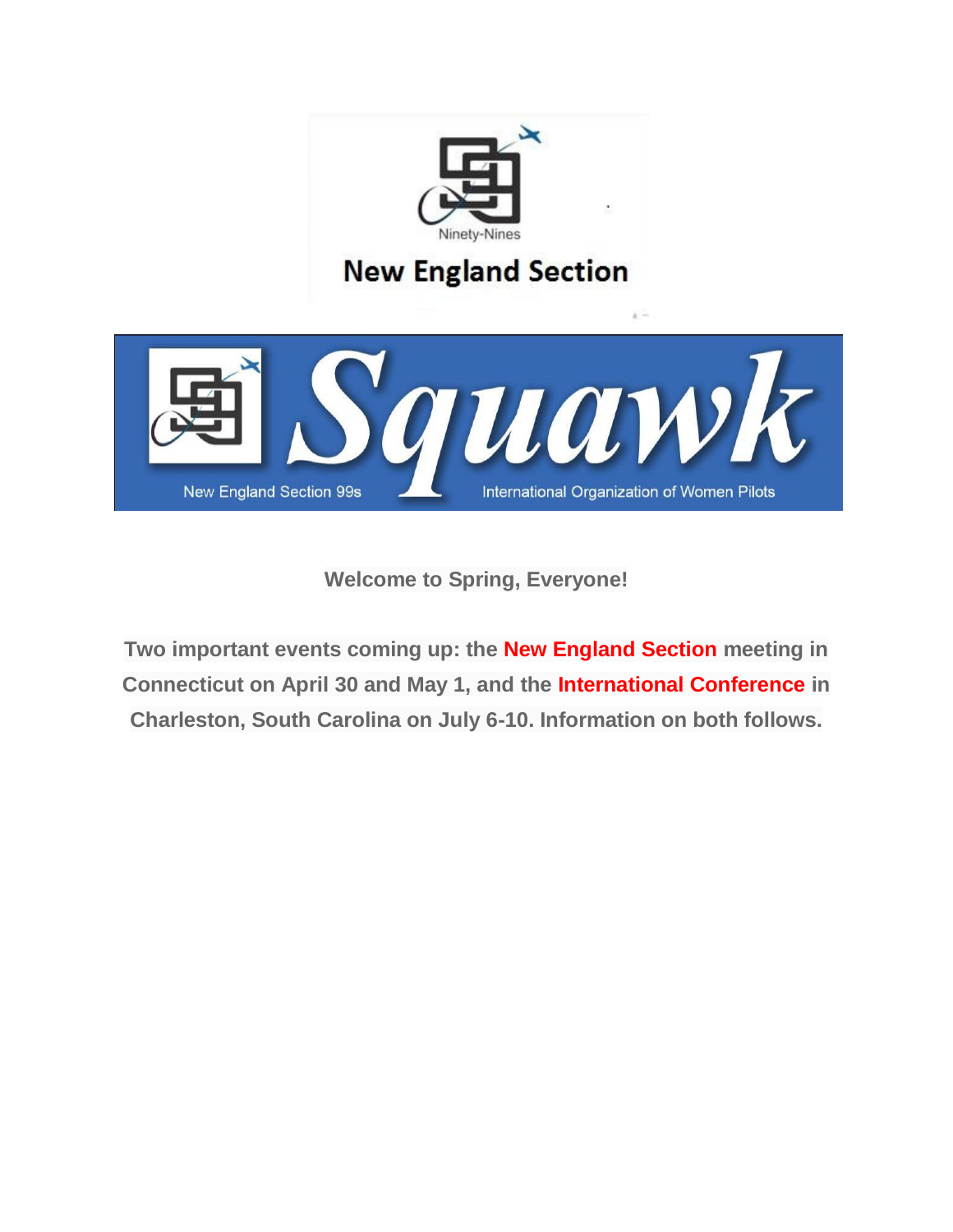

**Note that the cutoff date for the reduced room rate is April 1.**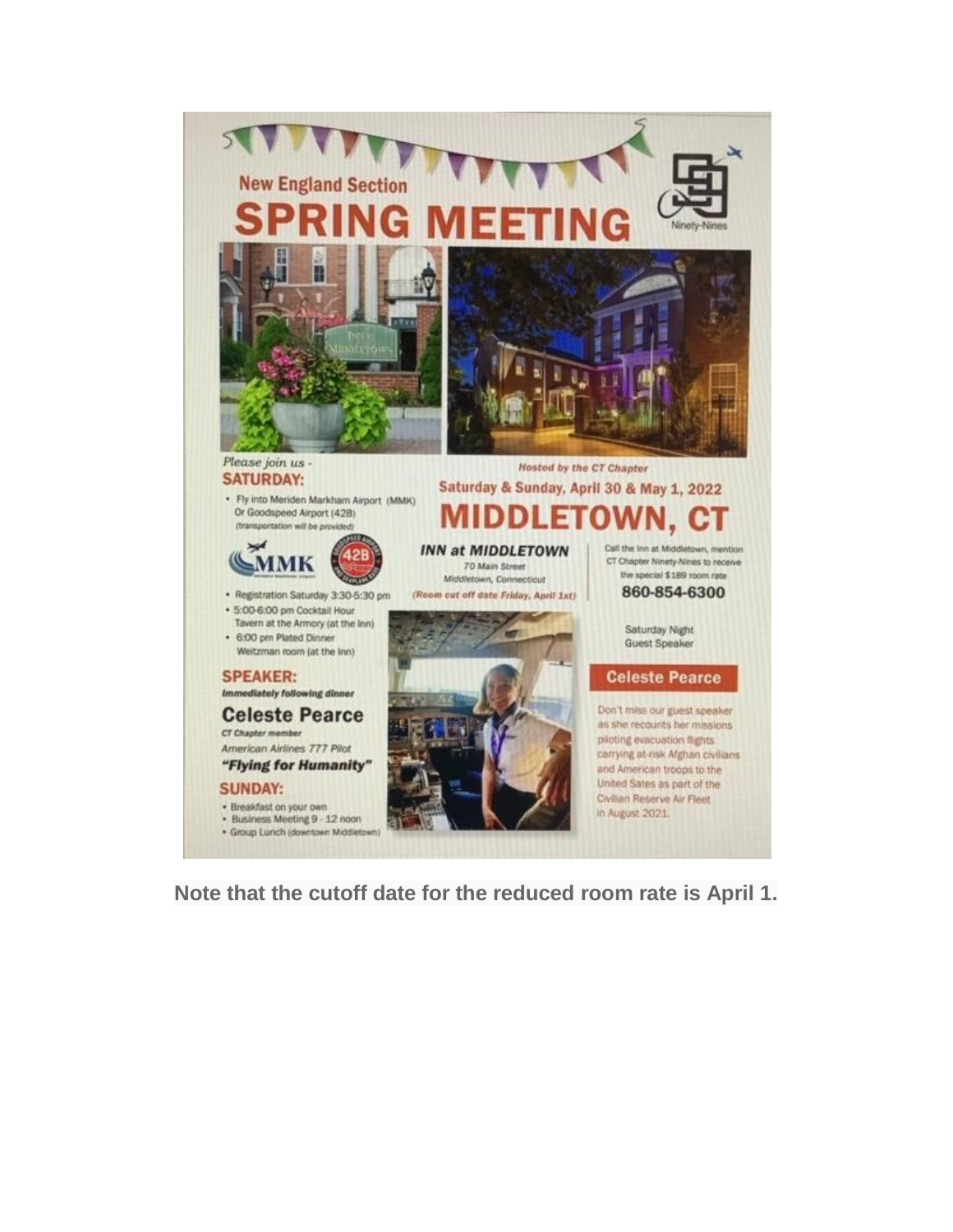|       | <b>PLEASE MAIL</b><br><b>REGISTRATION FORM</b>                                                                                                                                       |
|-------|--------------------------------------------------------------------------------------------------------------------------------------------------------------------------------------|
|       | by Friday, April 15 <sup>th</sup> with check made out to CT Chapter 99s<br>send to: Laura Doherty<br>2 Earls Ct, Unit F, Farmington, CT 06032                                        |
|       | FOR YOUR CONVENIENCE: If you would like to pay by debit or credit card call<br>Laura Doherty 914-473-0929 with your card #, (leave message) and text photo of your registration form |
|       | Name of 99 and the contract of the contract of the contract of the contract of the contract of the contract of                                                                       |
| Email |                                                                                                                                                                                      |
|       |                                                                                                                                                                                      |
|       | Chapter Chapter Cell # Cell # 2009<br>FLYING IN? MMK or 428? Day & time of arrival                                                                                                   |
|       | Members are encouraged to invite their family, friends, spouses, etc.<br>to our Saturday evening dinner and speaker event.<br><b>GUEST NAME</b>                                      |
|       | \$ Registration fee 340 per Ninety-Nine member (no registration fee for guests)                                                                                                      |
|       | \$ Saturday Evening Dinner \$50 per person                                                                                                                                           |
|       | [ Broiled Filet of Salmon with Lemon Tarragon Cream (Gluten Free)                                                                                                                    |
|       | [] Pan Seared Breast of Chicken with Avocado and Tomato Salsa (Gluten Free)                                                                                                          |
|       | D Vegetable Lasagna (Vegetables, Ricotta and Light Marinara)                                                                                                                         |
|       | D Dietary restrictions?                                                                                                                                                              |
|       | All dinners include Artisan Salad, Chef's selection of starch, seasonal fresh vegetables,<br>warm rolls plus Chocolate Decadence and freshly brewed coffee for dessert.              |
|       | <b>TOTAL ENCLOSED</b>                                                                                                                                                                |

**Here is a link to the PDF file with the above information:** [https://mcusercontent.com/39b97c5a60f6f4ff93b0706bb/files/013f9aeb-6006-](https://yahoo.us20.list-manage.com/track/click?u=39b97c5a60f6f4ff93b0706bb&id=704a74307a&e=926d3773d1) [550f-6867-9823869e7a4b/99s\\_Spring\\_Section\\_Meeting\\_2022.pdf](https://yahoo.us20.list-manage.com/track/click?u=39b97c5a60f6f4ff93b0706bb&id=704a74307a&e=926d3773d1)

The New England Section Scholarship will be awarded at the Section meeting. This year's recipient is Laura Doherty. Congratulations, Laura!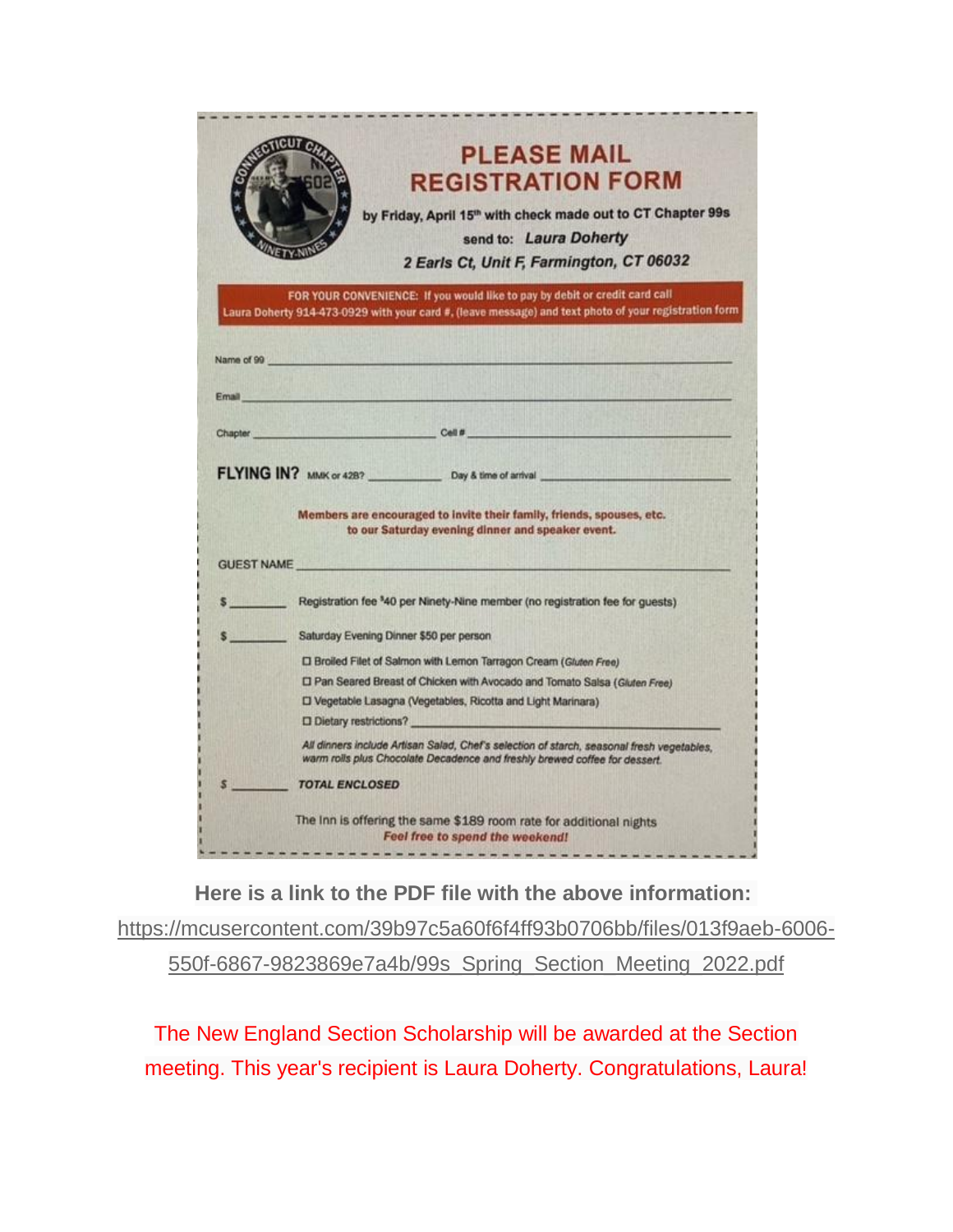

**All information for the Conference is on the 99s website:** [http://www.ninety-nines.org](https://yahoo.us20.list-manage.com/track/click?u=39b97c5a60f6f4ff93b0706bb&id=a942f82272&e=926d3773d1)

## **Please note:**

**This year, the Conference is offering a seminar on Friday afternoon specifically for Section leaders. All members of the Section Leadership team are encouraged to attend. That means you, Chapter officers!**

**The deadline for early registration is rapidly approaching. After March 31, the cost for a full registration package will increase by \$30.**

 $\bullet$ 

✈ ✈ ✈ ✈ ✈ ✈ ✈ ✈ ✈ ✈ ✈ ✈ ✈ ✈ ✈ ✈ ✈ ✈ ✈ ✈ ✈ ✈ ✈ ✈ ✈ ✈ ✈ ✈ ✈

## **Poker Run October 8 (Rain Date October 9) Sponsored by Katahdin Wings Chapter**

**While you have your calendar out, Save the Date for this year's Poker Run. Details will follow closer to the date.**